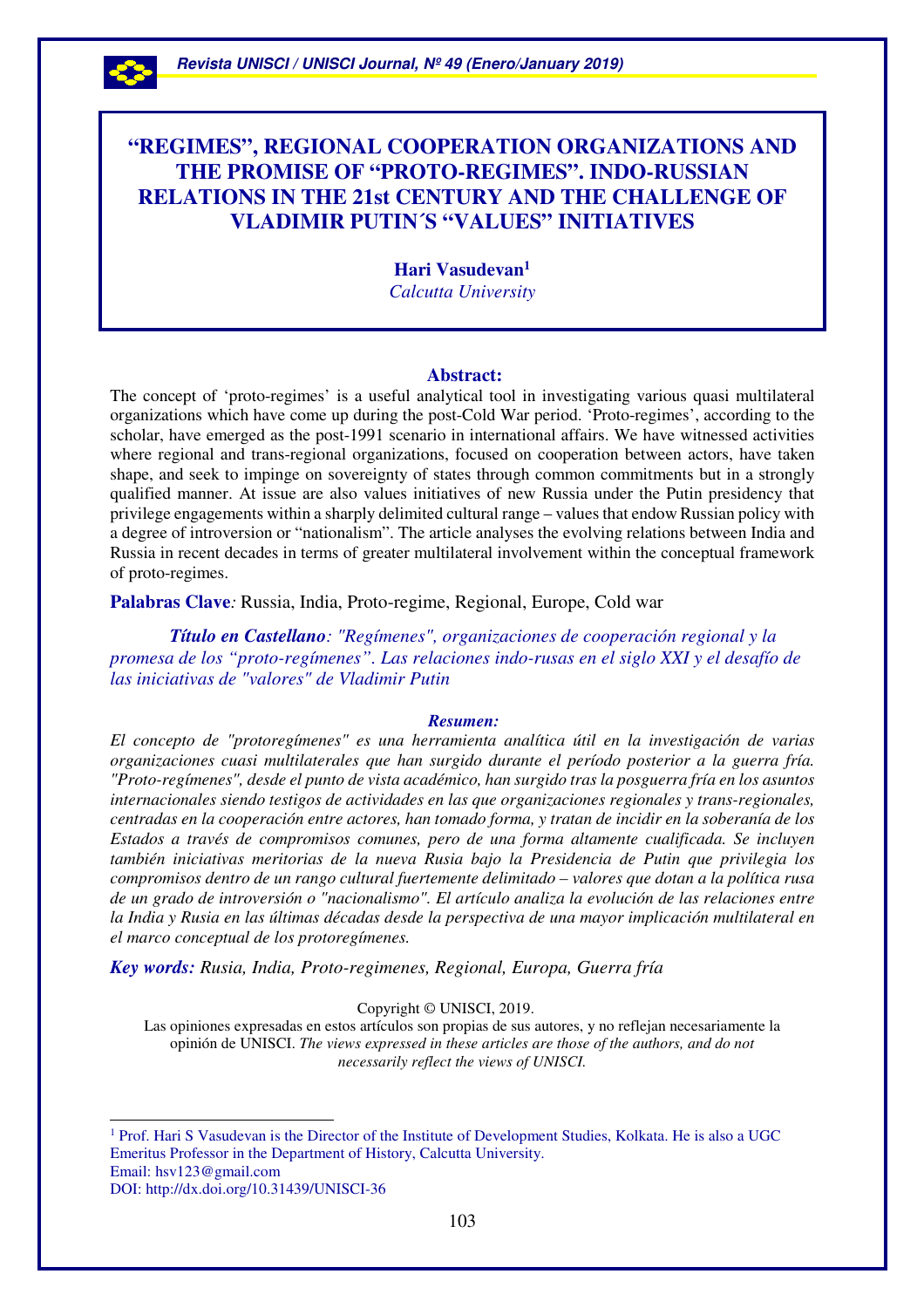

 $\overline{a}$ 

# **1. Introduction<sup>2</sup>**

In the post-Cold War era, Indian and Russian foreign policy have been marked by participation in regional cooperation organizations as a gambit towards economic development. Here, the process is seen as a tendency towards regional integration<sup>3</sup>, but with so many deficiencies that the suggestion begs the question. This essay assumes that the participation may be read as instances of a trend within global cooperation, with a regional slant, following Amitav Acharya;<sup>4</sup> and this in turn can be considered an inclination to "proto-regime" construction in world affairs in a manner that strengthens the position of the region but looks beyond.<sup>5</sup> Here the notion of "proto-regimes" refers to the literature on "regimes" where. regimes are said to be constructed globally, not always linked to states hierarchically, in a tendency to international consolidation at variance with "realist" notions of inter-state relations.<sup>6</sup> Proto-regimes might be seen as the outcome of a desire for such consolidation, but with an enhanced respect for sovereignty, the state and an "informal" quality to the arrangements involved, strongly guided by "constructed history" and partly focused on a region. Participants are mainly later developing nations, deeply conscious of sovereignty.

Critically viewed, proto regimes may be regarded as offering no alternative to regimes.<sup>7</sup> But clearly the organizations that develop them do not agree and both as template and activity, they have a life of their own that is worth examination.

In Indo-Russian relations, unlike India's relations with members of the EU and other NATO bloc countries, accustomed to older forms of regime formation, the relationship has benefited from mutual respect for this aspect of international cooperation. Participation in Brazil-Russia-India-China-South Africa cooperation organization [BRICS] and the Shanghai Cooperation Organization [SCO] are the evident example of this approach.

In India and Russia, the perspective builds on experience of cooperative organizations inclined to proto regime formation; and also evolves from an effective bilateral partnership that

 $2$  Discussions with Binod K. Mishra, Prabir De, Shantanu Chakrabarti, Kingshuk Chatterji and Krishnan Srinivasan have been of value to the development of this article.

<sup>&</sup>lt;sup>3</sup> In the large literature on regional integration, some attention has been paid to Indian initiatives. General study that deals with the South Asian trend in a comparative framework can be found at the book by Trivedi, Sonu (2005): *Regional Economic Cooperation and Integration*, Delhi, New Century. Jain, Sonu: *Regional Cooperation in South Asia. India Perspectives*, at http://siteresources.worldbank.org/SOUTHASIAEXT/Resources/223546- 1192413140459/4281804- 1192413178157/4281806-1265938468438/BeyondSAFTAFeb2010Chapter13.pdf. A nuanced account that takes a larger range of literature into consideration but is still concerned with a regional focus is Chakrabarti, Shantanu (2002): *Cooperation in South Asia. The Indian Perspective,* Kolkata, K.P. Bagchi. In the case of Russia, besides the work on the specific organizations, cited later, participation in the Black Sea Economic Cooperation Organization is of interest. See http://www.bsec-organization.org/ as is support for a similar Caspian organization, for which see *Organizatsiia kaspiiskogo sotrudnicherstva: znacheniie perspektivy, problem,* at http://casp-geo.ru/organizatsiya-kaspijskogo-ekonomichesk/

<sup>4</sup> Acharya, Amitav: "The Emerging Regional Architecture of World Politics", *World Politics,* vol. 59, nº 4 (July 2007), pp.629-652.

<sup>5</sup> On the rise of the region in world affairs, Buzan, Barry and Ole Waever (2003): *Regions and Powers: The Structure of International Security, Cambridge,* Cambridge University Press, and Katzenstein, Peter (2005): *A World of Regions: Asia and Europe in the American Imperium,* Ithaca, Cornell University Press.

<sup>6</sup> Krasner, Stephen D. (ed.) (1983): *International Regimes*, Ithaca, Cornell University Press, for a sample of the literature.

<sup>7</sup> For a critical approach of a proto-regime generating organization see, *On the BRICS of Collapse? Why Emerging Economies need a different development model.*, Centre for the Study of Governance Innovation, University of Pretoria, at https://www.demos.org/sites/default/files/publications/BRICS.pdf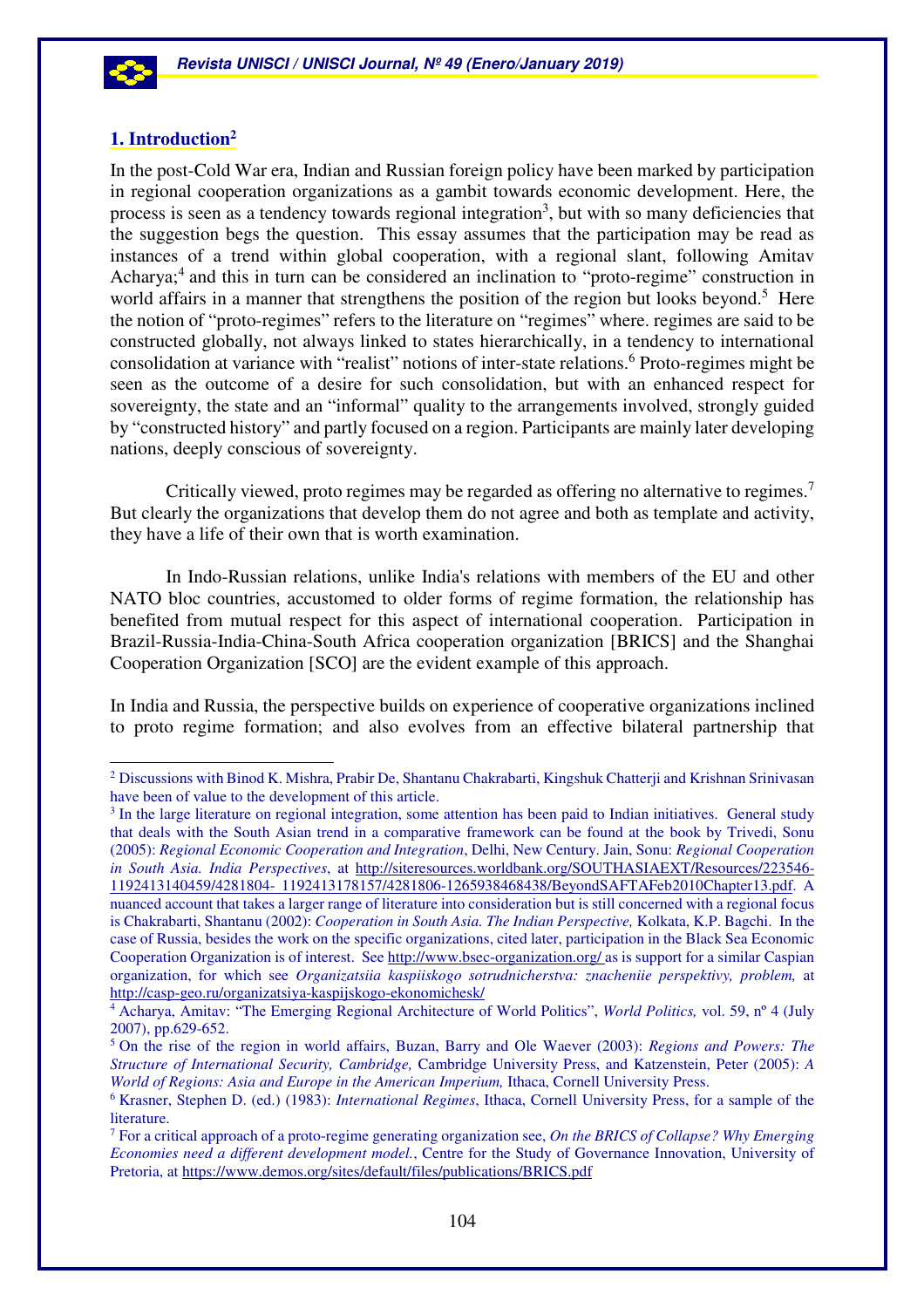### **Revista UNISCI / UNISCI Journal, Nº 49 (Enero/January 2019)**

continues in its own right. Post 1991, after the disintegration of the USSR and the end of the Cold War, the relationship has been articulated in terms of common concerns (for example those that affect "multi-ethnic" states). Policy itself has been in accord with the manner in which perceptions of international relations have evolved in the space of the former Soviet Union and in India, where reference to "geopolitics"<sup>8</sup> and a move away from non-alignment respectively have been hallmarks. Again, continuous centering of the Russian economy as much around high tech military, atomic and space industries as the energy sector, in the last quarter century, and India's close connection with these industries has ensured a "hard" core to the relationship.

Even so, trends in Russian foreign policy during the past decade suggest limits to Russian participation in regional/trans-regional consolidation and global consolidation - mainly after the 2008 Georgia war but more sharply after the Ukraine crisis of 2014-15 and the imposition of Euro-American sanctions on Russia. At issue are values initiatives of the Putin presidency that privilege engagements within a sharply delimited cultural range – values that endow Russian policy with a degree of introversion or "nationalism".<sup>9</sup> The implications are the focus of this paper, which argues that, contrary to being an indication of Russian nationalism, the very terms of the values initiatives make a special room for global cooperative architecture that has features conducive to "proto-regime" generation.

The first section of the article deals with regimes and regional formations and their generation of proto-regimes. Section 2 situates India and Russia and their participation in regional cooperation and proto-regime attributes of the cooperation; it follows with an account of the India-Russia relationship and the common involvement in two major formations that take them towards proto-regime initiatives. Section 3 deals with Russian values initiatives under President Putin and the challenge they may pose to Russian participation in proto-regimes. Section 4 briefly deals with why these initiatives have not had an impact on the Indo-Russian relationship, concluding that proto-regime building is part of the Putin "value" system. Methodologically, the article seeks to work from the cusp of international relations theory and the practices of current and contemporary history.<sup>10</sup>

# **2. "Regimes", regional cooperation organizations, and "proto-regimes"**

# **2.1. Regimes**

 $\overline{a}$ 

In the mid twentieth century, international affairs specialists suggested that concessions of sovereignty and a degree of consolidation of international relations had evolved through the construction of "regimes" in international relations as a set course. Here, regimes had characteristics that would be considered counter-intuitive if international relations were viewed

http://internationalstudies.oxfordre.com/view/10.1093/acrefore/9780190846626.001.0001/acrefore-

<sup>8</sup> On the focus on geopolitics in Russia, see Sengupta, Anita (2009): *Hearlands of Eurasia: The Geopolitics of Political Space*, Lanham, Maryland, Lexington; on Indian foreign policy after 1991, see Rajamohan, C. (2004): *Crossing the Rubicon,* Delhi, Palgrave. Ray, Jayana Kumar (2013): *India's Foreign Relations 1947-2007,*  Routledge, New Delhi.

<sup>9</sup> This is the implication of the work of Snyder, Timothy (2018): *The Road to Unfreedom,* New York, Tim Duggan Books. For a discussion of the Putin initiatives, see Vasudevan, Hari and Tatiana Shaumyan, "Values in Russian Foreign Policy" in Kris Srinivasan, James Mayall and Sanjay Pulipaka (eds.) (2018): *Values in Foreign Policy: Investigating Ideals and Interests*, London, Rowman and Littlefield International.

<sup>&</sup>lt;sup>10</sup> For some of the problems of following this approach see Koliopoulos, Constantinos(2010): "International Relations and the Study of History", *Oxford Research Encyclopedia of International Studies*, Oxford, Oxford University Press, at

<sup>9780190846626-</sup>e-242 . See also Mazlish, Bruce: "Revisiting Barraclough's Contemporary History" in *Historically Speaking*, July/August 2007 and Sewell, William (2005): *The Logics of History,* Chicago, Chicago University Press.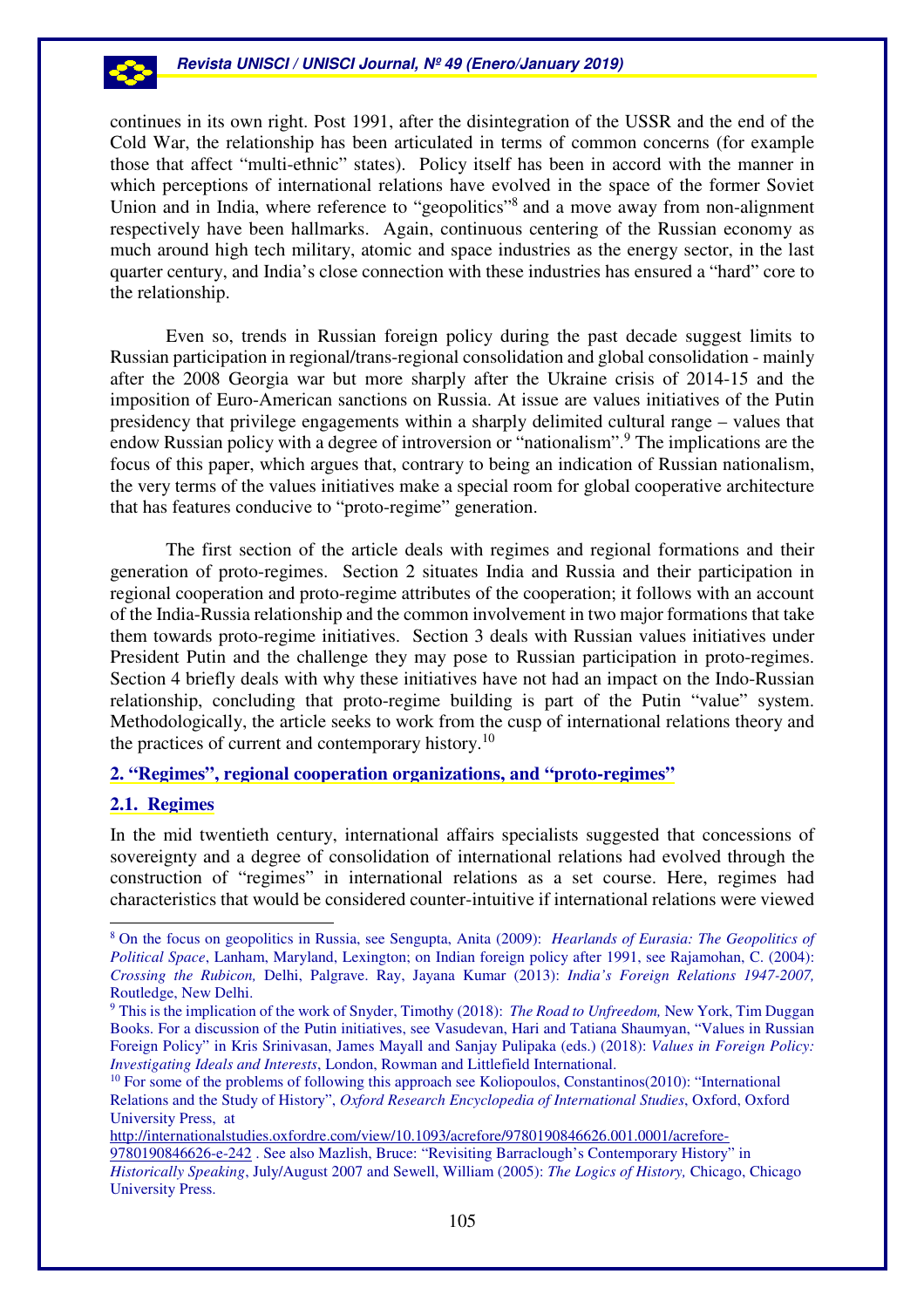### **Revista UNISCI / UNISCI Journal, Nº 49 (Enero/January 2019)**

from a "realist" perspective. The arguments generated a literature where a spectrum existed in the way in which regimes were defined, although there was some agreement that regimes were "sets of implicit or explicit principles, norms rules and decision-making procedures around which actors' expectations converge in a given area of international relations"<sup>11</sup>. While Robert Keohane and Joseph Nye would stress "arrangements", Stephen Krasner would stress the "principles" and "procedures" that held such arrangements together and Hedley Bull, the "rules and institutions" that were fundamental to such arrangements. Many others participated in the discussion – where the liberal credentials of the views were stressed, and Susan Strange deeply questioned the necessity of regarding regimes as anything more than the product of a range of interests. At issue were arrangements such as the GATT, and various security regimes. The literature hardly touched initiatives that were regional, emphasis falling on global scenarios.  $^{12}$ 

Especially with the onset of globalization widely across the world, the focus in discussions of international affairs shifted from these issues since globalization and the disintegration of Soviet Communism as a force defined a new context. This, though, did not undermine the validity of many of the arguments that drew attention to "regime" formation in their day, as a major aspect of international affairs, since such "regimes" continued to function under globalization, extending their range and membership. A critical approach to the consequences of regime behaviour in such circumstances led scholars like Samir Amin to call for defiance of what were seen as "liberal" regimes.

## **2.2. Post 1991 regional cooperation organizations and a possible notion of "proto-regimes"**

As a supplement to this trend, the post-1991 scenario in international affairs has witnessed activities where regional and trans-regional organizations, focused on cooperation between actors, have taken shape, and seek to impinge on sovereignty of states through common commitments but in a strongly qualified manner. Various factors affect the meaningfulness of these formations to international affairs and their parity with regimes: whether the formations are stable or not, in terms of commitments and regularity of activity; whether they are effective or not in terms of discernible outcomes; and whether they are time bound to a degree that they do not seriously alter the character of international relationships. Noticeably very few of these formations have presented themselves as comparable to the initiatives that were associated with regime formation in the mid twentieth century. And they have not attracted attention from such a perspective as a body of activity.

However, general characterization has been sought since repeated engagement with such formations has been a phenomenon of the last quarter century, mainly in Asia but also beyond.<sup>13</sup> The outcome has been to see in the attempts at regional integration, where the approach manifestly fails to cover the range of state intentions/subsequent actions, "integration" being underplayed by states concerned, in order to preserve their own sovereignty. Analysis, though, has captured the combination of level of institutional cooperation and even specific tariff adjustment that is being sought and, sometimes, achieved, as well as other cooperation. Organizational structures are created with specific funding, to achieve their goals; and, failing this; departments / ministries receive financial outlays for practical activity, rendering what is at issue more than a "meeting" or the occasion for a meeting of functionaries or statesmen.

<sup>&</sup>lt;sup>11</sup> Stephen D. Krasner: "Structural causes and regime consequences: regimes as intervening variables" in Krasner, *International Regimes, op.cit*. p. 2.

<sup>&</sup>lt;sup>12</sup> *Ibid.* A range of the perspectives are to be understood from the volume. See also Keohane, Robert O. (1984): *After Hegemony,* Princeton University Press, Princeton and Axelrod, Robert (1984): *The Evolution of Cooperation,*  New York, Basic Books, for methodological issues.

<sup>&</sup>lt;sup>13</sup> The Georgia-Ukraine-Azerbaijan-Moldova formation (GUAM), and the Visegrad formation in Europe are such organizations.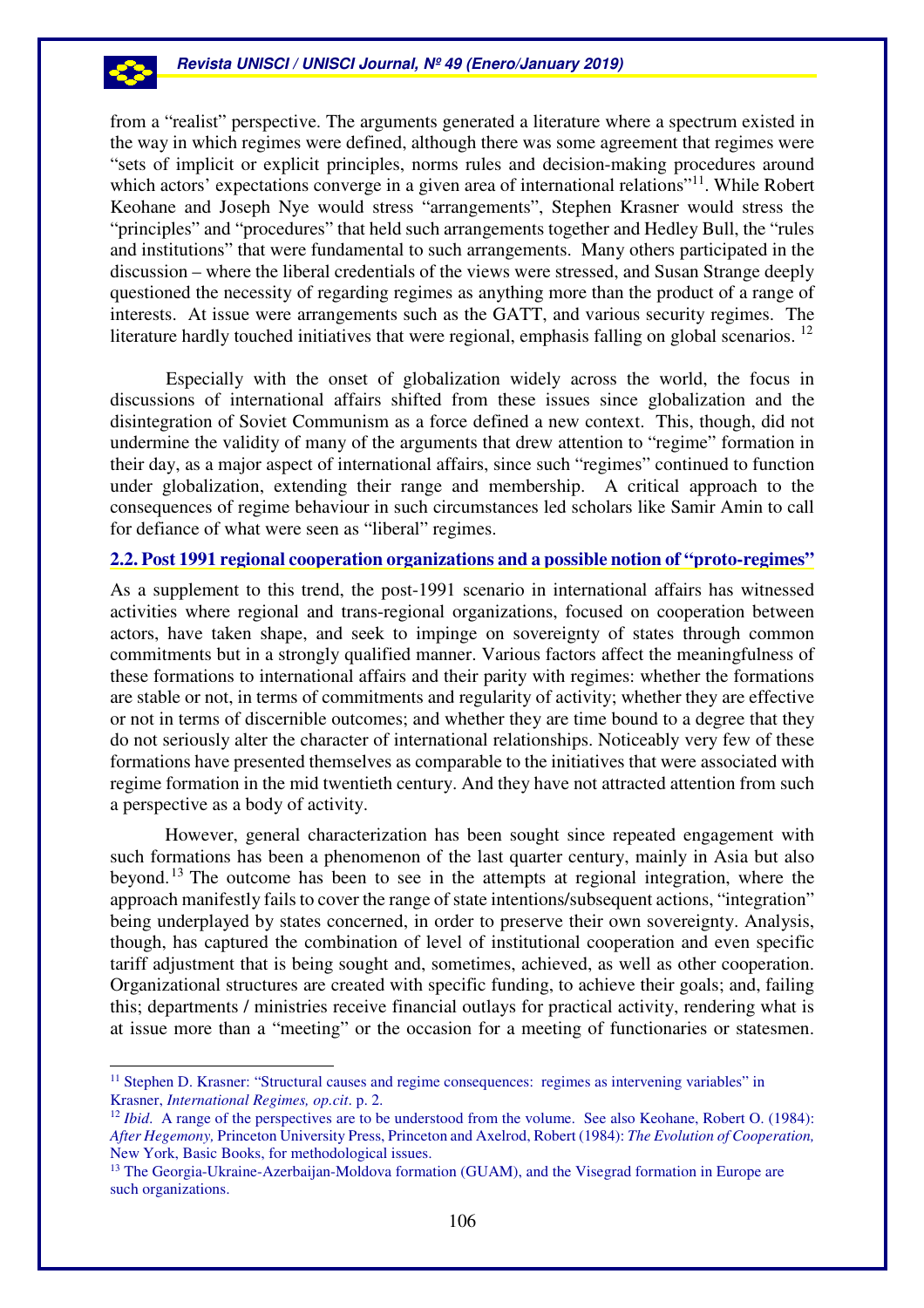

Gaining membership is held to be meaningful and involves commitment to cooperation. The formations are unlike standard "forums" such as the G7 or the G20.

Arguably, self-evident are organizational initiatives tending to the formation of "protoregimes", i.e. phenomena similar to but not wholly congruous with regimes, that, at root, derive from the original initiatives to generate decisions and procedures which enhance cooperation at different levels to achieve economic development in a manner appropriate to the region and to larger spaces to which organizations belong. Such proto-regimes are overwhelmingly state driven, involving a number of states, but they seek to set up autonomous arenas for cooperation outside the domain of the state. They are not time bound, seeing no limit to the period of cooperation. They do not seek juridically centred outcomes, although they expect to influence arrangements that are juridically driven (such as tariffs). Initiator bodies may directly or indirectly have an eye to past connections and interactions between states, some of which have persisted after, and often despite, formation of nation states. Such bodies span mega regions, meso regions and subregions and international forums. Their growth is viewed with future perspectives and may draw in countries that do not "fit" such a box in terms of location. In all cases they establish a framework to bring about a connection between the formal sphere of bilateral and multilateral relations and an informal domain of such relationships, usually

In contrast to regimes, proto-regimes would not involve limits on the significance of sovereignty on the scale Stephen Krasner and others outlined in the literature on regimes $<sup>14</sup>$ .</sup> Rather, proto-regimes would emerge mainly in conditions where sovereignty itself is a relatively recent achievement (half a century/quarter of a century) and nation building an emotive subject. In preference to concessions on sovereignty, and in keeping with the "proposals" put forward by Paul James, countries inclined to proto-regimes could be seen as embedded in a "socio-relational sense in regional contexts and involve imaginative departures by states to engage with globalization<sup>"15</sup>. Globalization in fact tends to be the overarching causal variable to proto-regime formation, while the character of proto-regimes exhibits the "informal" side of regimes more than the superstructure associated with regimes.

# **3: Indian and Russian approaches to regional cooperation organizations: Proto-regimes in the making**

### **3.1. Regional cooperative organizations and India**

In the larger neighbourhood of South/Southeast Asia, India has participated in complex organizations focused on regional cooperation since the onset of globalization and even before. This has occurred in addition to the country's adherence to the strict terms of the WTO regime, as well as other global regimes that deal with security, health etc.

The Indian gambit took place mainly in the meso region of South/Southeast Asia, dominated by three large markets – of India, China and ASEAN - which provided opportunities even as challenges of globalization became apparent to individual countries. In all cases, negotiation of the opportunities has sought to enhance competitiveness and social and interaction. Connectivity and the means to improve it have been high on the agenda. Overlap between the formations is not eschewed and there is a firm possibility of proto-regimes emerging from the links between such formations.

 $\overline{a}$ <sup>14</sup> Krasner has addressed the importance of sovereignty for regimes in global affairs in "Abiding Sovereignty", *International Political Science Review* vol. 22, nº 3, (July 2001).

<sup>15</sup> James, Paul and Ronan Palen (2006): "Globalizing Economic Regimes and Institutions" in Globalization *and Economy Vol. 3, Globalizing Economic Regions and Institutions,* London*,* Sage.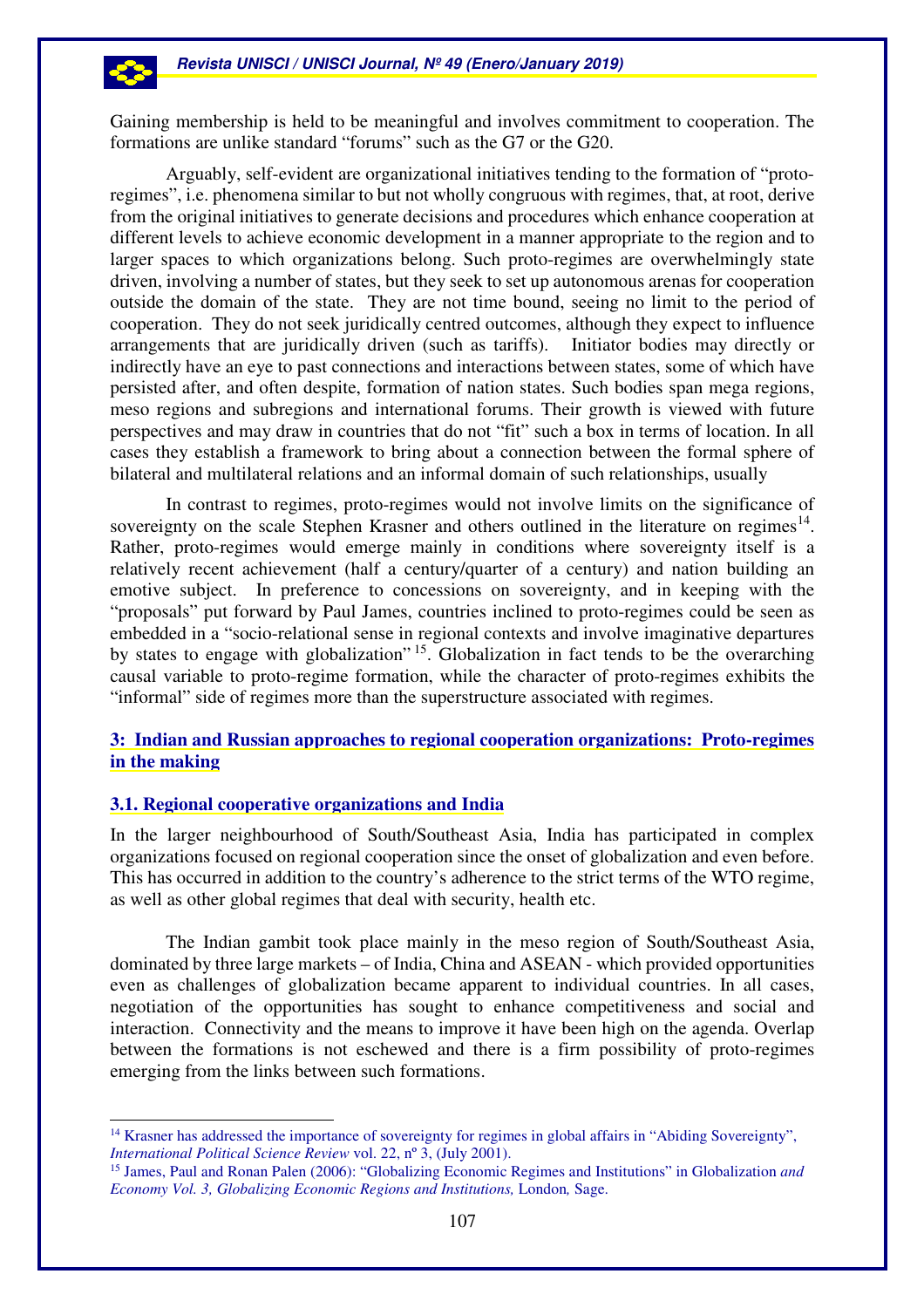

The main formations hitherto classify themselves as "forums" or "organizations" that exist as part of "Track 1" diplomatic activity:

- SAARC or the South Asian Association for Regional Cooperation was established before the onset of India's commitments to globalization and had security as its main concern. It may be argued that it had some form of regional integration as its goal at its inception. The organization nitially comprised the different units of the British empire in South Asia and territory that had special relationships with that empire: India, Pakistan, Sri Lanka, Bangladesh, Bhutan, Nepal and the Maldives. Afghanistan became a member in 2007. The Association came into being in 1985 and developed a Secretariat at Kathmandu. Today, it has a series of "centres" that coordinates activity among member states: the Agricultural Centre (SAC), Disaster Management Centre (SDMC), Tuberculosis and HIV/AIDS Centre (STAC) Energy Centre (SEC) and Cultural Centre (SCC). But it had larger ambitions and until recently there were also others: a Forestry Centre (SFC) a Development Fund (SDF) a Meteorological Research Centre (SMRC) a Documentation Centre (SDCSAARC Human Resources Development Centre (SHRDC), a Coastal Zone Management Centre (SCZMC) and an Information Centre (SIC). A Free Trade Area (SAFTA) was envisaged that was often compared with the European Economic Community as a project: but it has performed in an indifferent manner, as a consequence of qualifications and restrictions on trade among member states.
- BBIN or the Bangladesh, Bhutan, India Nepal. This initially developed from 1996 as a forum to exchange views on the "growth quadrangle" that it addressed that was tightly defined in terms of geographic features that involved Himalayan ranges and the rivers dependent on them. Trade, investment, tourism, energy networks and communications were discussed with a degree of regularity, ultimately generating collaborative projects. A linking of common interests was involved rather than "principles" or "procedures" to achieve them, as would be found in "regimes". However, institution building was envisaged (based on projects), with an overarching commitment to common economic development. The "quadrangle" harks to common interests and limits on sovereignty that have been recognized in diplomatic and monetary arrangements (e.g. Bhutan's foreign policy is linked to India's by treaty, while Indian rupees may be freely used in Nepal). Borders tend to be porous and travel is visa-free.
- BIMSTEC or Bay of Bengal Initiative for multi-sectoral scientific technical and economic cooperation. This emerged from an agreement to cooperate in economic development between Bangladesh, India, Sri Lanka and Thailand in mid-1997, extended to Myanmar later in the year. Highlighted as areas for cooperation are Trade, Technology, Tourism, Information, Investment, Agriculture, Fisheries, Culture, Climate Change, Environment, Disaster Management, Transport and Communications, Public Health, Poverty alleviation and Counter Terrorism. In 2015, a Secretariat has been handling the work of the organization from Dacca.
- BCIM or Bangladesh, China, India, Myanmar cooperative forum has focused heavily on the formation of a corridor between the states concerned to improve connectivity and trade.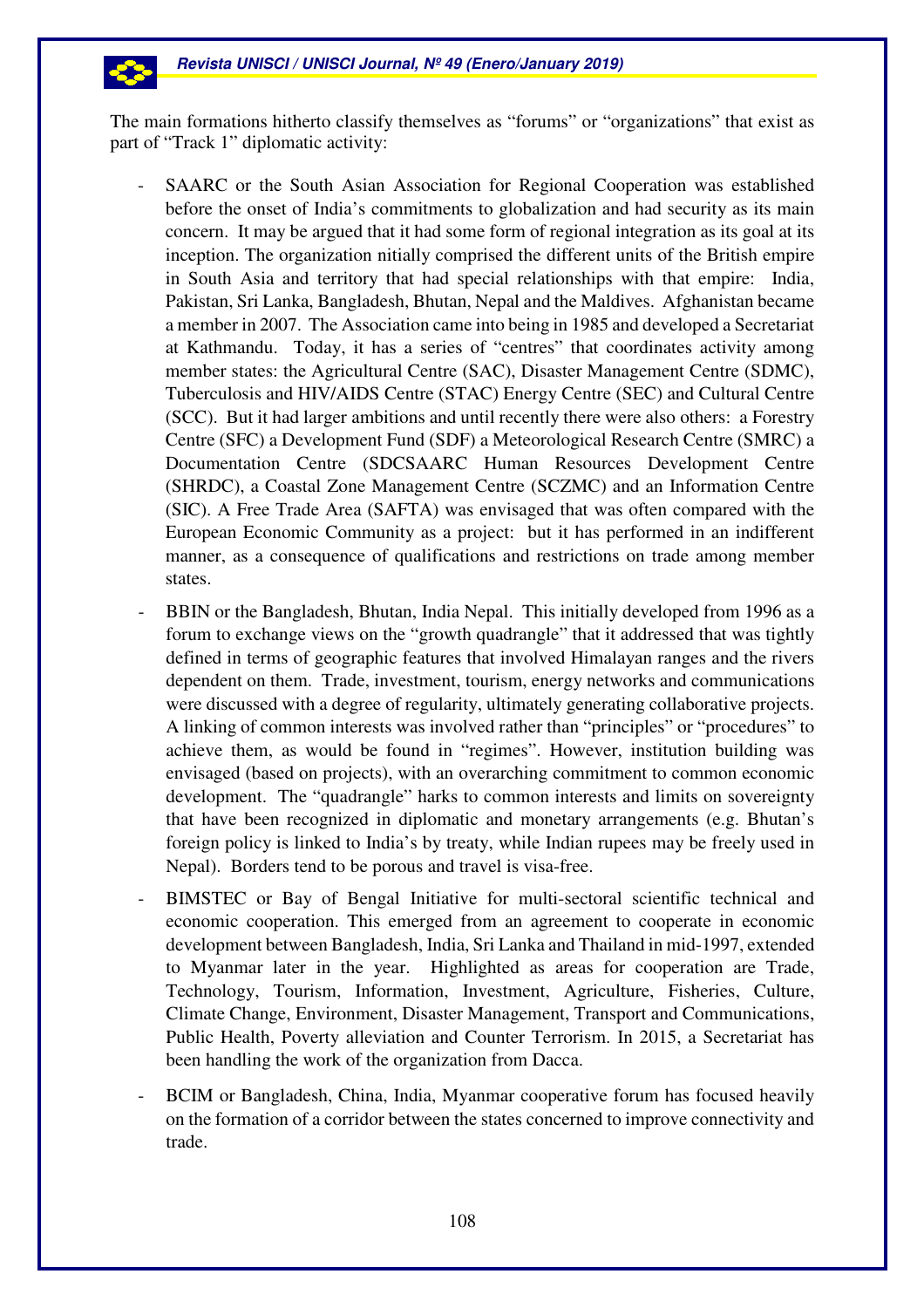In all cases, the organizations/forums have generated statements the stress a focus on cooperation at different levels, varying from the strictly economic (tariffs) to cultural (links between think tanks, museums and educational bodies). Both the principles highlighted in commitments and the actions taken around them constitute the fabric of a proto regime.

A distinctive feature in the discussions of all the "organizations" has been an eye to the past and connections that existed between the states either in the colonial and pre-colonial period, or in an even more distant past. This forms an important aspect of the "informal" nature of the proto-regime that is in the making – the rhetoric of its assumptions and guidelines. In the case of SAARC, this is clearly so – harking to the British empire in South Asia as well as a long and more intricate pre-British history that was regularly a matter of interest in a rich 20<sup>th</sup> century literature on "Greater India". This tendency has drawn from references to "Indic" connections in the region elsewhere: references that are regular in the case of forums that involve India, Myanmar and Thailand; while the importance of Buddhist and Hindu connections as well as links associated with trade are common elsewhere. The reference to past connectivities has been true even of the BCIM where the connections touch on territory that is contested – in Arunachal Pradesh, which is referred to as "South Tibet" in China. Here, the "Southern Silk Route" or the "Tea and Horse Route", as well as the "Stillwell Road" (old channels of communication) are regular points of reference to evoke earlier trade links or connectivity.

In almost all cases, the push for the regional cooperation has come from the state rather than civic bodies. But equally, as the focus of BIMSTEC etc. indicates, the "cooperation" is meant to occur in a broader domain where civil actors are to take different matters along a stateapproved line. As BIMSTEC discussions indicate, neither the authority of the state or the sovereignty of the country are to slip into a secondary level; but arrangements and institutions are to assume larger trans-border interest under state mentorship.<sup>16</sup>

### **3.2. The Russian Federation and regional formations in the Russian neighborhood**

Since Soviet disintegration in 1991, the Russian Federation has participated in specific agreements designed to maintain the infrastructure of the Soviet state with an eye to commercial advantages to a number of states. Special arrangements for railways or for the use of Black Sea facilities have been points of interaction with members of the Commonwealth of Independent States that succeeded the USSR (excepting the Baltic States). Large principles and issues are not at stake in most of these arrangements – and they are merely institutionalization that achieves continuity in facilities. The initiatives coincide with relations with the EU in a more formal manner, the OSCE being the least well defined in terms of commitments and benefits.<sup>17</sup>

The Organization of the Black Sea Economic Cooperation (established in 1992) is a case in point of Russian participation in a different type of organization, and the outcome may

<sup>&</sup>lt;sup>16</sup> For the organizations, the literature is limited in the case of BBIN and BCIM, besides the standard newspaper output on meetings and mention in the documents put out by ministries in the relevant countries. Material is available also in discussion papers: Ahluwalia, Isher Judge has a perspective in *Economic Cooperation in South Asia,* JICA Research Institute; Simanti Das has information in "Exploring Sectors of Trade Cooperation in the BBIN subregion" Discussion Paper 16, available at the CSIRD website cited below. BIMSTEC material is more copious, with a website, https://bimstec.org/, and discussion in the CSIRD, Kolkata, flagged at https://bimstec.org/; but only SAARC has attracted a literature, though it is relatively thin, much of it being in the form of articles. Shantanu Chakrabarti has one of the few book length discussions, (Chakrabarti, Shantanu: *Cooperation*) and provides a bibliography. See also Trivedi, Sonu and Jain, Sonu *op.cit.*

<sup>17</sup> For a resume of Russia's position vis a vis the EU, see the first chapter of Vodychev, E.G. (2004): *Rossiiya I Sibir* Novosibirsk, SibAGS, The material here has been updated in Vasudevan, Hari "Europe's Eastward Expansion" in Krishnan Srinivasan and Fredrik Erikson (ed.) (2016): *Europe and Emerging Asia*, Lanham, Maryland, Rowman and Littlefield.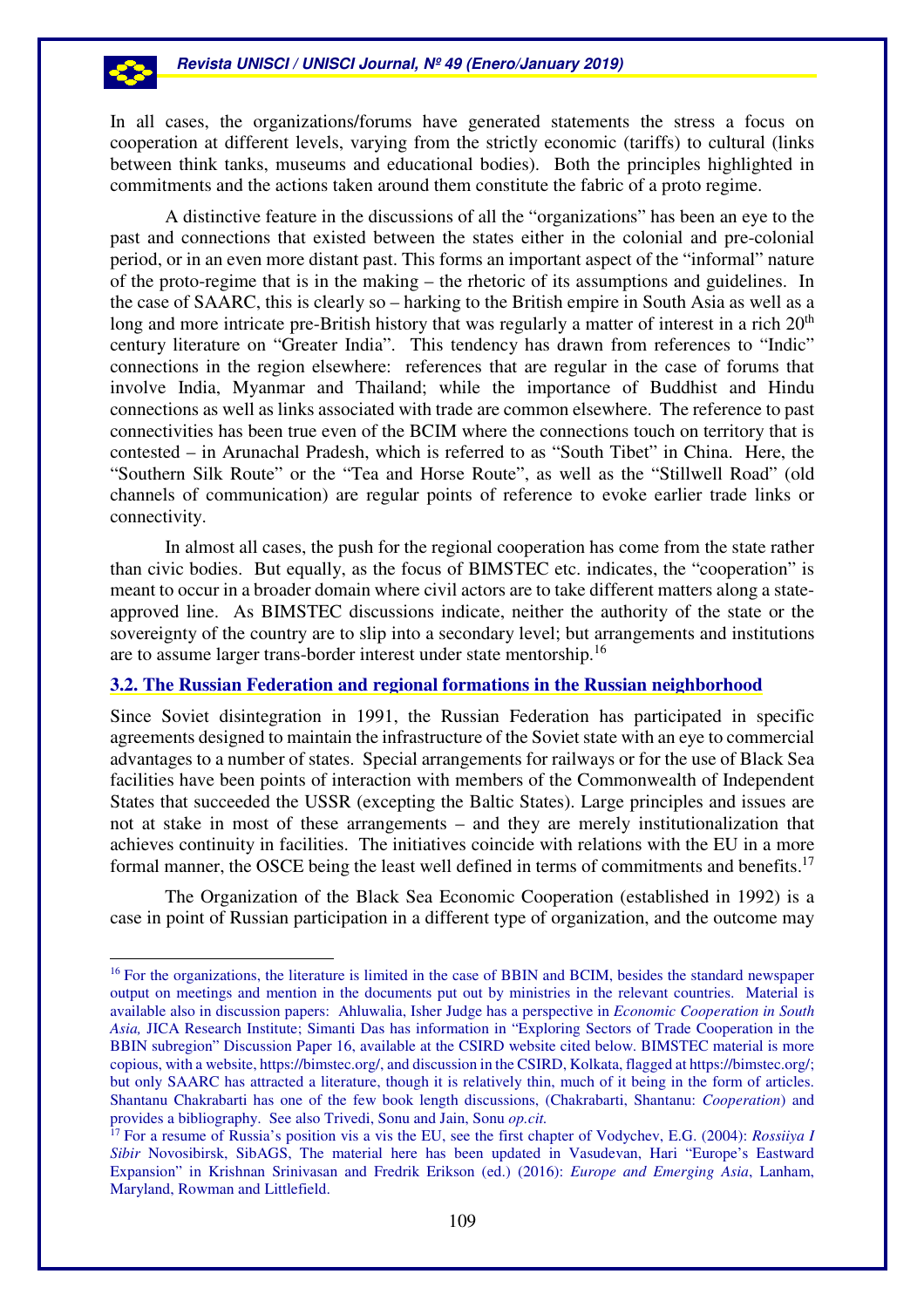### **Revista UNISCI / UNISCI Journal, Nº 49 (Enero/January 2019)**

ultimately be a "proto-regime" of sorts that deals with much more than regional cooperation among states of the Black Sea littoral. The participants are Russia, Ukraine, Turkey, Georgia, Azerbaijan, Romania, Bulgaria Moldova, Greece, Albania, Armenia and (more recently) Serbia; but observers include the states of the EU besides the Scandinavian bloc, Egypt and the United States. The organization deals with a range of issues that take it into general energy arrangements outside the Black Sea territories, matters of environment and culture, and international organizations that deal with some of these issues (often as "sectoral" or "sectoral dialogue" partners). Though regional in focus, the organization is global in scope.<sup>18</sup>

A perspective that goes beyond this guides the notion of a common "Eurasian economic space" or a "Eurasian Union". The outcome of the concerns here has ultimately led to the Eurasian Economic Union<sup>19</sup>, a key concern of president Vladimir Putin. On 1<sup>st</sup> January 2017, the Union included Russia, Belarus, Kazakhstan, Armenia and Kyrgyzstan. The Union centers on a Free Trade Area that was established in October 2007 by members of the Eurasian Economic Community founded in 2000. But much more is at work since the "Union" also envisages coordination of legal regulations and a developmental edge. The latter is implicit in the Customs Union. This features elements that exist in the South African Customs Union; and the division of duties paid by member states is in accordance with a development weightage rather than the port of entry or the destination of the goods and services.

These factors (prioritization of law and development) have as reference a "Eurasian economic space", whose significance is more nebulous than a group of countries. The literature that mirrors the debates on the "space" and the "union" compares and contrasts this with other bodies such as the European Union, the NAFTA and ASEAN, holding none of these as a model for emulation. Preservation of the distinctive trading formats of different states and their problems receive attention in the literature – which suggests a reluctance to accept the melting pot ethos of the European Union. Preservation of national currencies and, yet, the possibility of interweaving of such currencies is also a concern of the literature.

In the tenor of the discussion, procedures, arrangements and principles are seen as negotiable in this perspective, against the overall stress on the mix of sovereignty and cooperation: and the "regimes" that prevail elsewhere are merely objects of discussion. The notion that what is being sought is more and less that a classical "regime" is clear: and the notion of a "proto-regime" that builds on existing networks surviving from the USSR suggests itself easily, while the importance of safeguards for sovereignty is equally clear.<sup>20</sup>

<sup>18</sup> The Black Sea Economic Cooperation, at http://www.bsec-organization.org/

<sup>&</sup>lt;sup>19</sup> Eurasian Economic Union, at www.eaeunion.org for the basic information on the entity.

<sup>20</sup> Vinokurov, Evgeny (2018): *Introduction to the Eurasian Economic Union*, Basingstoke, Palgrave MacMillan, provides access to the main discussions in English. For a connection to "identity" in Russia see Casula, Philipp: "Russia's and Europe's Borderlands" in *Problems of Post-Communism*, Nov-Dec. 2014. In Russian, Morkov, G. G. (2018): *Evrasiskii Ekonomicheskii Soiuz*, Prospekt, Moscow is an equivalent. But the differences with other regional organizations and the subsequent "problems" are to be found through careful reading of a different literature, mainly in journals. The discussion is diffuse and seldom available together. Russian doctoral (Kandidat) dissertations therefore prove invaluable. In Russian, a good resume of this scattered literature is available in Kostiuchenko, E.V.: *Integratsiia stran Tamozhennogo Soiuza v usloviiakh razvitiia edinogo ekonomicheskogo prostranstva*, Kand. Diss., Dept. of Economics, Rostov on Don State Economic University, 2013, which provides a good sense of how the project of a Eurasian Economic Space is viewed. Antecedents are set out on p.33-52 and the overlap with the WTO is considered in pp. 52 ff. Tensions between sovereignty and the arrangements are pointed in pp. 82-83, and pp.100 ff. A range of other dissertations approach the problems at specific angles. The range of the debate is clear from a number of abstracts (avtoreferaty) to dissertations: Paramanov, A. I. (2017): *Zakonodalel'noe regulirovanie operativno-rozysknoi deiatel'nosti v stranakh uchastnikakh Evrazeiskago ekonomicheskoga soiuza*, Kand. Diss. Dept. on Retail Activity, St. Petersburg University of the Ministry of Internal Affairs, Gal'tsina, D. A. (2017): *Informatsionnaia politika Stran Tamozhennogo Soiuza,* Kand. Diss. Department of Political Science, St. Petersburg State University, Kazakova, A.G. (2016): *Nalogovye Aspekty*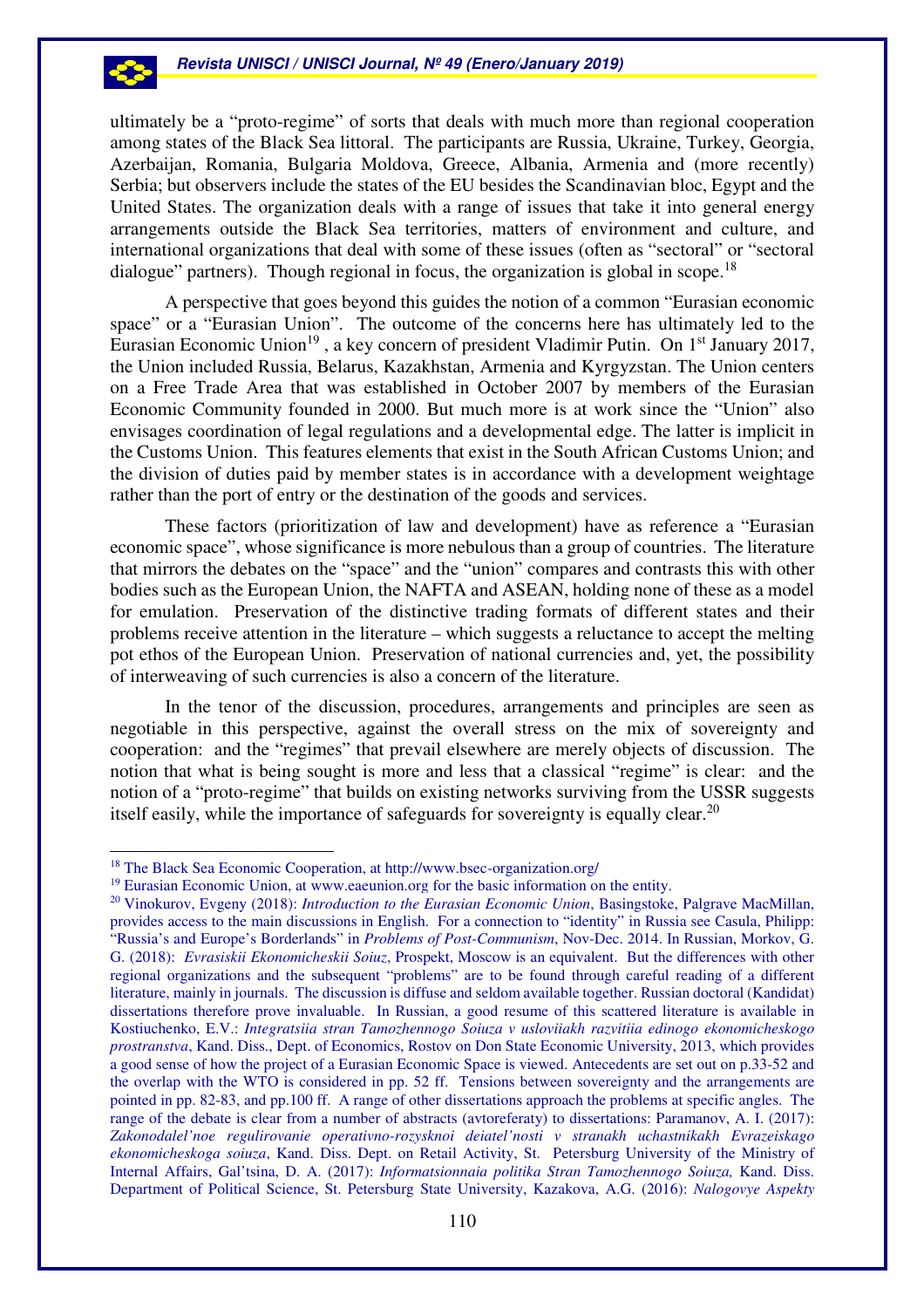### **3.3. Indo-Russian relations and bi-lateral cooperation**

From what has been stated, it is clear that there was common ground on the importance given to participation in regional cooperation forums in both India and Russia well before the formation of SCO (1996/2001) and BRICS (2009). However, the ultimate involvement of both countries in these forums, whose inclinations lie in the tendency to form proto-regimes, evolved from a healthy bilateral relationship.

In Indian foreign policy within the Asian neighbourhood, following disintegration of the USSR, diplomatic interest in Central Asia and cultural foray in the region was matched if not superseded by extensive commercial and political connections with the Russian Federation. This was seldom on display on either side: but it was evident.<sup>21</sup> The Russian Federation was the primary successor state of the Soviet Union, inheriting the greater part of the country's treaty obligations and debts. In order to ensure continuity in a number of areas of mutual concern to post Soviet states, the CIS acted as a formation where problems would be managed, and the short-lived economic union of 1991 was reformulated in terms of various treaty arrangements and agreements, with institutions such as "economic communities" being formed to go one better. However, unlike the EU, the CIS never constituted a body with whom negotiations could be undertaken: hence India's former links with the USSR focused on Russia.

India and Russia came to discover mutual interest in Central Asia, to ensure that the region did not succumb to Islamic fundamentalism. The focus came from different sources on the two sides. In Russia, importance was given to the "geopolitics" of Eurasia, predicated on some of the ideas of Halford Makinder, and a sense of the significance of South Asia for Russian interests in Central Asia came from this and the ideas of "Eurasianist" views of Russia's identity.<sup>22</sup> India's orientation away from establishment "non alignment" towards a "national interest" based foreign policy led to conclusions regarding the importance of the new Russia for her own strategic space to the North West – in Pakistan and Afghanistan.

At other levels, with the Russian Federation, initial engagement centred on past debts to the USSR and how these were to be dealt with. Also important was the long connection in arms' purchase and maintenance of weaponry since Soviet technology was crucial in many areas of India's military naval and air force stock. The outcome of these trends was the formation of a healthy bilateral relationship by the 2000s. Both during the NDA (1999- 2004/2014 to present) and UPA (2004-14) regimes in India, close cooperation in atomic energy generation, missile technology and military, naval and air force equipment purchase and manufacture wore powerful sources of bonding beyond issues of principle and geopolitical perspective. Sharing of energy resources in Russia was countenanced by Moscow at Sakhalin and in Siberia. Multinational trading and production houses – the largest being India's global pharmaceutical giants, Dr. Reddy's, Ranbaxy and Cadilla – joined with small multinational

*sozdaniia Evrazeiskogo Ekonomicheskogo Soiuza pri integratsii uchanits*, Kand. Diss Accounts and Audit Department, State Administrative University, Moscow, Avarskii, S.A. (2017): *Osobennosti Formirovaniia I Perspectivy Razvitiia Evrazeiskogo Ekonomicheskogo Soiuza*, Kand Diss, Economics, G.V. Plekhanov Russian University of the Economy, Levykina, T. (2015): *Prioritety mezhdunarodogo sotrudnichestva v sfere energetiki v ramkakh formirovaniia Evrazeiskogo ekonomicheskogo soiuza,* Kand. Diss., Dept. of Economic Theory, I.M. Gubkina Russian State University for Oil and Gas, Moscow, Kozhan, V.I. (2017): *Razvitie Predprinimatel'skikh struktur v ramkhakh evrazeiskogo ekonomicheskogo soiuza*, Kand diss Economics, Department of the Market and Economic Mechanisms of RANEPA.

<sup>&</sup>lt;sup>21</sup> Bakshi, Jyotsna (1998): *Russia and India. From Ideology to Geopolitics 1947-1998*, Dev Publishers, Delhi, Ganguly, Sreemati (2009): *Indo-Russian Relations.Making of a Relationship, 1992-2002*, Shipra, Delhi, Vasudevan, Hari (2011): *Shadows of Substance. Indo-Russian Trade and Military Technical Cooperation since 1991,* Delhi, Manohar.

<sup>22</sup> Sengupta, Anita (2009)*: Heartlands of Eurasia. The Geopolitics of Political Space,* Lanham, Maryland*,*  Rowman & Littlefield.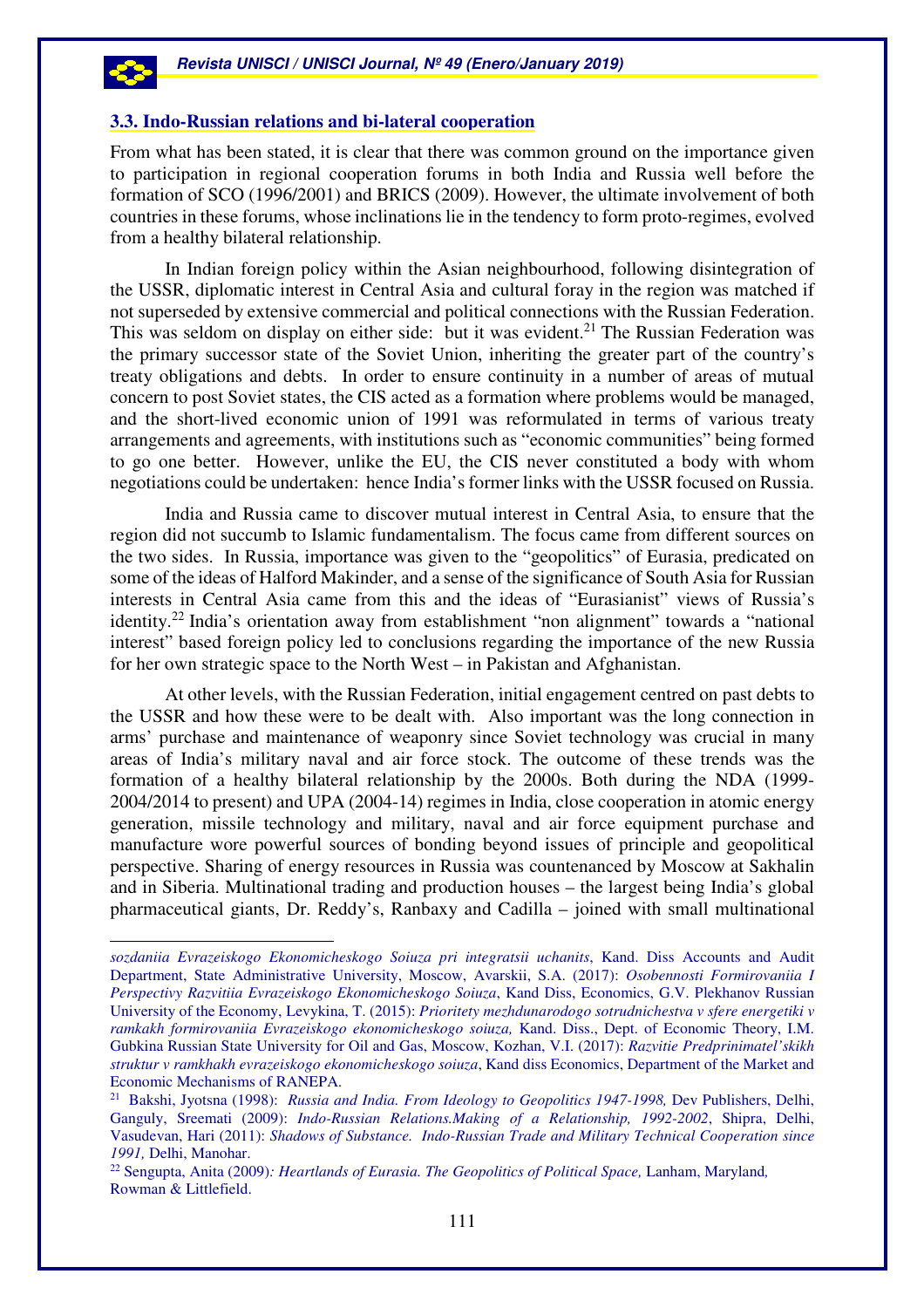$\overline{a}$ 

traders to establish networks between the two countries. Regular head-of-state summits took place each year from 2000.

# **3.4. Russia, India, SCO and BRICS: Multilateral institutional participation as an aspect of Indo-Russian relations<sup>23</sup>**

At the time that such a fabric of a bilateral relationship took shape, the Russian Federation participated in various institutions to handle problems emerging from the Soviet disintegration process. These involved the "near abroad" of former Soviet states. In the course of this institutional building, relationships with China also came up for discussion leading to the formation of an informal forum, the Shanghai Five (1996), which included China, Kazakhstan, Kyrgyzstan and Tajikistan, besides Russia. This would be consolidated, after further chances, into the Shanghai Cooperation Organization after the admission of Uzbekistan (2001).

In the mid-2000s, Russian leaders also participated in discussions to create the BRICS forum, which took solid shape in 2009. And this, together with the SCO indicated a new direction in the architecture in world affairs where cooperation outside Euro-American participation was taking serious form.

India has featured as a party to both organizations – though only as an observer of the SCO until 2017. Both SCO and BRICS have undertaken common projects and generated positions concerning strategic, political and economic problems. They have evolved their own ritual of international meetings and a deep sense of "membership" and exclusion. As in the case of BBIN, BIMSTEC, BCIM and SAARC, they deserve to be seen as initiators of "protoregimes" that have the potential of acting in international affairs as forces with a direction of their own. The situation added new dimensions to India's relationship with Russia, since common program building involving a large number of states added to the range of mutual commitments involved in Indo-Russian relations.

# **4. President Putin's Values Initiatives in the Russian Federation<sup>24</sup> as a challenge for Russian regional cooperation beyond the "Eurasian space"**

Since 2003, a series of initiatives linked directly to President Vladimir Putin and seeking to build "values" (*tsennosti*) in Russia, evolving in parallel to SCO and BRICS, have raised questions regarding how far Russian officials wish to engage with other countries and "civilizations" outside the former Soviet bloc. The initiatives also raised questions about the presidency's respect for other nationalities and nationalisms. The values that receive projection in Russia aim to build the authority of the Russian language and Russian culture.

The Putin Values Initiatives, which have implications for Russian foreign policy, build on pre-1991 stress on generation of patriotism, where nationalism was regarded as a building block. Societies for the preservation of monuments played a lead role here, as did other forms of public associative activity regulated by the Communist Party.<sup>25</sup>

Post 1991, the phenomenon developed more intensely, and 'nationalist' organizations concerned with Russian identity formation mobilized digital as well as print media to achieve

<sup>&</sup>lt;sup>23</sup> For the literature on the SCO and BRICS, see the appropriate websites, http://eng.sectsco.org/ and http://en.brics2015.ru/ Also for SCO, Stephen Aris(2014): *Shanghai Cooperation Organization* Basingstoke, Palgrave, and *Shanghai Cooperation Organization. Mapping Multilateralism in Transition*, International Peace Institute nº 2, December 2014, at https://www.ipinst.org/wp

content/uploads/publications/ipi\_e\_pub\_shanghai\_cooperation.pdf . For BRICS see: *Realizing the BRICS long term goals,* Observer Research Foundation, Delhi.

<sup>24</sup> Vasudevan and Shaumyan, *Values*, *op.cit* for a larger discussion of the subject.

<sup>25</sup> Dunlop, John (1983): *The faces of contemporary Russian nationalism*, Princeton: Princeton University Press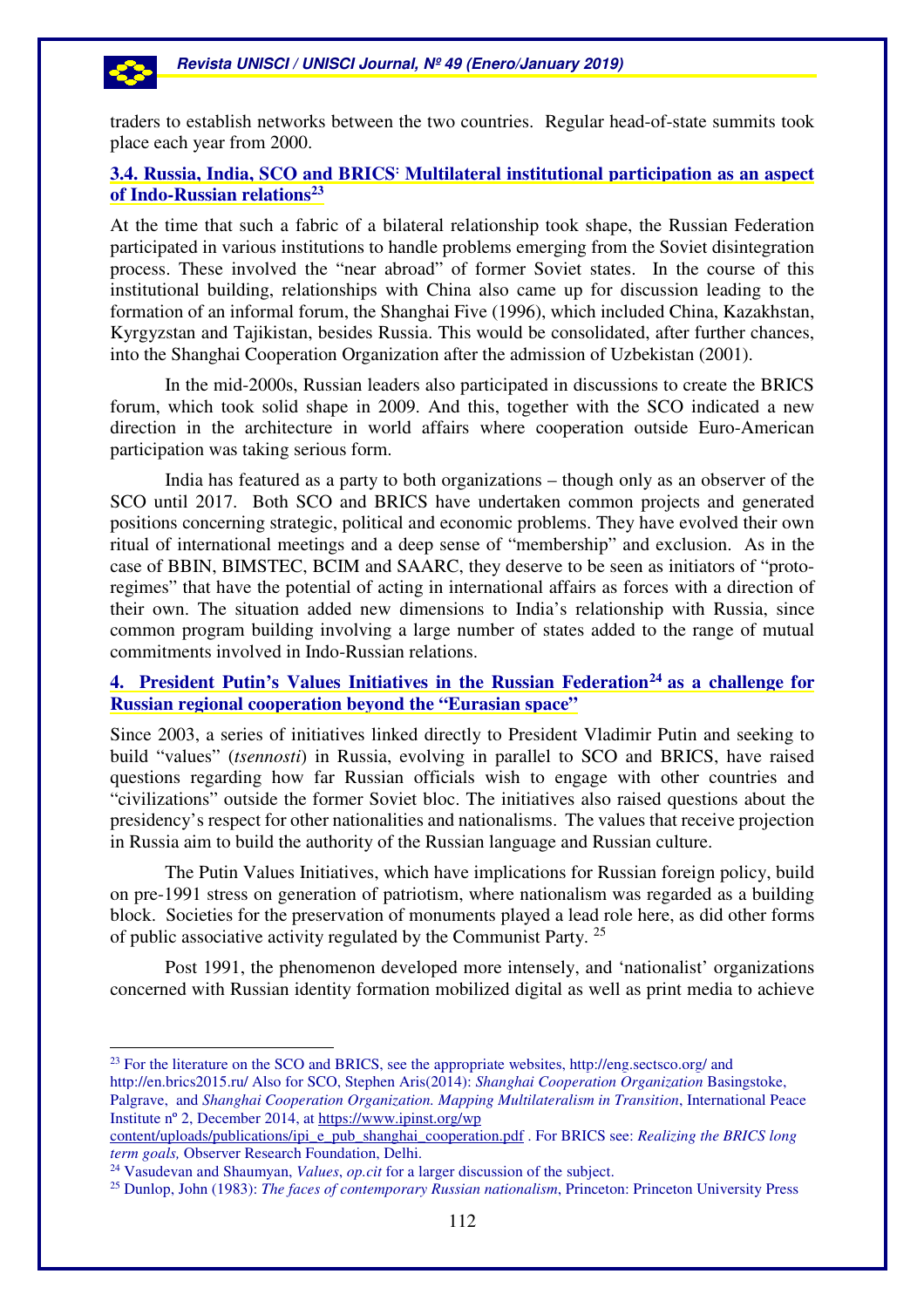their goals. Economic disarray at the time, however, as well as poor institutionalization of Russian foreign policy limited the impact of much of this.

After 2003, Putin created core bodies designed to disseminate a form of official history and readings of contemporary politics within the former space of the Soviet Union. This, together with links with religious bodies and media initiatives, has attempted to chart a distinct Russian perspective that affects approach to all policy including foreign policy<sup>26</sup>. The initiatives are tantamount to a serious attempt to formulate values: and the authority of the initiatives has grown with the increasing role of the state in Russian society, partly the result of economic changes during the last decade, following the Georgian War of 2008 and the Ukraine crisis post 2014 that led to cooling of relations between Russia and her former partners of the G7/G8.

# **4.1. Official History**

In this, generation of 'official history' became a feature of the presidential establishment in Vladimir Putin's various terms; as well as the Medvedev Presidency. The *Russkii Mir* foundation was crucial. Formed in 2007, it centred on Vyacheslav Nikonov, and was given funding to work in Russia and abroad as well as in Moscow and the country's regions. The foundation's journal indicates many of the views that it spreads, touching on necessity to improve the status of the Russian language globally and providing legitimacy for this through due attention to the Russian "greats" (Ivan Bunin, Leo Tolstoi, Ivan Turgenev).

Nikonov argues for direct engagement with national and international challenges from a distinctly Russian perspective, and appeals to Russian speakers in Russia, the CIS and beyond. The position accepts the Soviet legacy as a solid foundation to build on.

Since 2016, the President has revived the *Rossiiskoe Istoricheskoe Obshchestvo* [Russian Historical Society]. This has an agenda similar to that of the *Russkii Mir*, but with a tighter focus on History.

# **4.2. Official Religion**

Engagement by the government with religion coincides with this generation of official history.

The administrative establishment maintains close relations with the Russian Orthodox Church, officials associating Russian culture partly with the Church. Due attention has also been paid to Islam and Buddhism as practiced with government consent. Church, mosque and temple construction and restoration receives assistance. Since 2000, churches from abroad have faced difficulties in Russia.<sup>27</sup> In the case of Islam, this is true of practitioners not linked to the 'muftiates' that exist in cis-Ural Russia, the North Caucasus and Siberia: the conflicting apex organizations of various Muslim spiritual boards (*Dukhovne Upravlenie Musalman*) are the *Tsentral'noe Dukhovnoe Upravlenie Musalman* and the *Soviet Muftiev Rossii*. <sup>28</sup> Officials are close to Buddhist lamas in Buryatia and Kalmykia.

# **4.3. Media initiatives**

 $\overline{a}$ 

Official engagement with *Russkii Mir* and religious bodies has involved media projection generated by the institutions concerned. The Values Initiatives, though, have constituted a media focus through agencies loyal to the initiatives. This focus has centred on the historian-

<sup>26</sup> Saari, Sinikukka: "The Persistence of Putin's Russia", Finnish Institute of International Affairs, Paper 92, November 2011; and "Putin's Eurasian Union Initiative. Are the premises of Russia's post-Soviet policy changing?", Ul Brief nº 9, Swedish Institute for International Affairs, 2011 [hereafter Saari, *Eurasia*]. Herpen, Marcel van (2015): *Putin's propaganda machine. Soft power in Russia*, London: Rowman and Littlefield.

<sup>27</sup> Rousselet, Kathy: "L'eglise orthodoxe russe et le territoire" in *Revue d'etudes comparatives est-ouest*, vol 35, nº 4, 2007, pp. 149-171

<sup>28</sup> Hahn, Gordon M. (2007): *Russia's Islamic Threat*, New Haven, Yale University Press.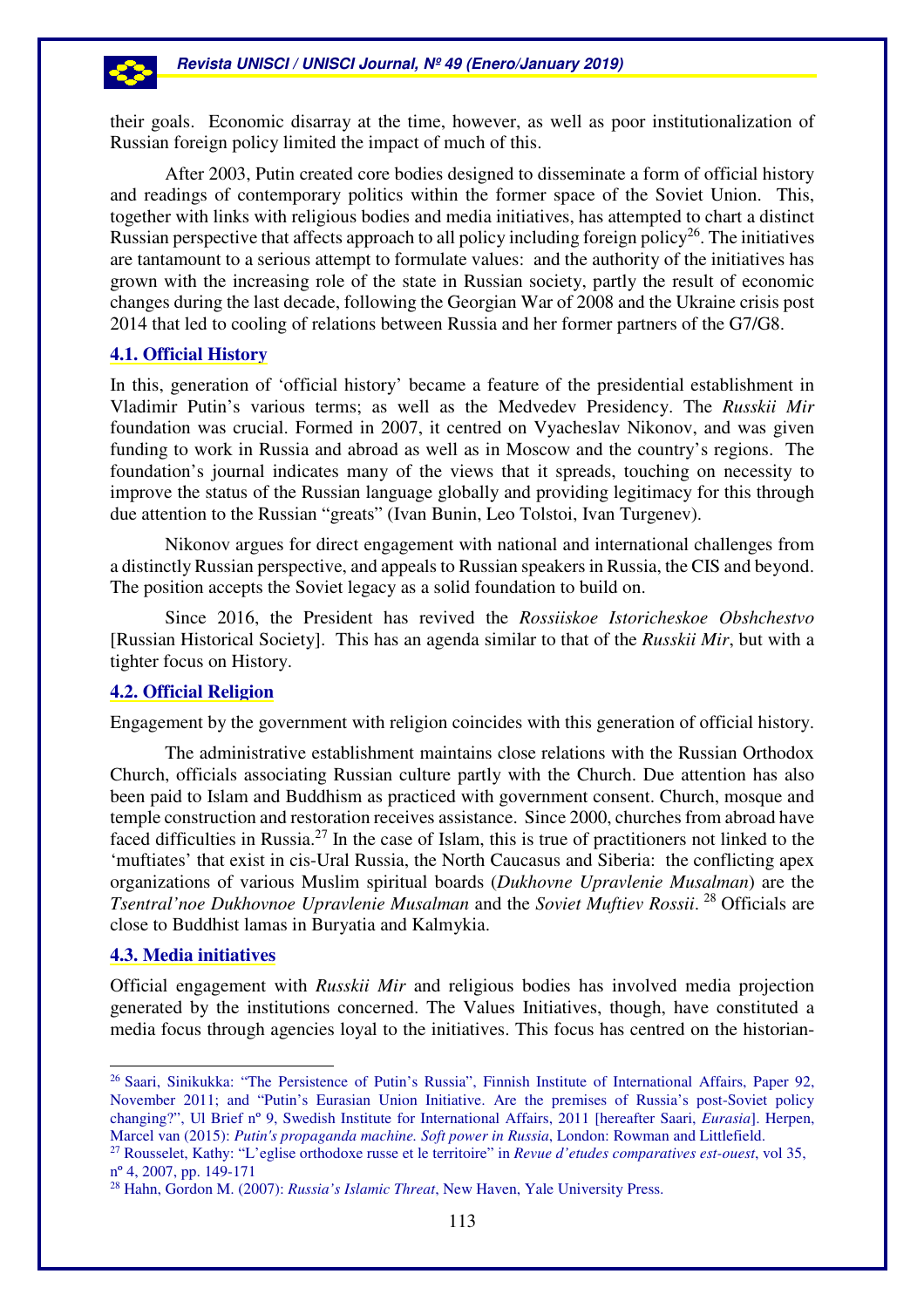publicist Modest Kolerov,<sup>29</sup> who developed the information agency Regnum in 2002. This has offices in Moscow and St. Petersburg, with regional bases at Voronezh, for Central Russia, the Volga regions, the Far East and the Urals. Outside Russia Regnum has offices in Kazakhstan and Kygyzstan, the Baltic states and the Balkans.

 Kolerov is close to Putin and was head of the Department for Interregional and Cultural Relations with Foreign Countries (2005-7). Although he left this position, he continues to head Regnum, supports Putin's policies, and has formed REX a media agency that deals with economic matters. He and his agencies discount the value of "Western" institutions for Russia. The project represents the EU as an "empire" whose expansion is funded and directed by the United States.

## **4.4. Foreign Policy Implications. Towards Russian introversion in international affairs?**

In almost all cases, the values initiatives have been shot through with foreign policy implications. This is evident in what has been said of media initiatives and the *Russkii Mir* project. It is also true of the state's proximity to a variety of religious establishments. The way in which the Eurasia project has become "charged" with the tone, usages and "ideology" that have guidsd the values initiatives is evident from Russian commentators themselves. $30$ 

Considerable stress is given by all the initiatives to the building on the Eurasian Economic Union in the long term. The emphasis is often given a political edge by organizations in Russia who see it as a step towards the reconstruction of the old Russian Imperial community of territories, or the Soviet space.<sup>31</sup>

# **5. Russian focus on sovereignty in international affairs and implications for Indo-Russian relations**

### **5.1 Russian foreign policy and the focus on sovereignty**

 $\overline{a}$ 

Close examination of the context of the interplay between Russian foreign policy and the Putin values initiatives, however, provides an overall perspective at variance with introversion or (the common usage) "nationalism" in what is at issue. Values initiatives themselves do not define the range of policy inputs: and even under the centralizing force of the Putin administration, institutional space exists for the various points of strength that compete for Presidential support and which represent powerful interests.<sup>32</sup> The values initiatives require to be weighed along with these.

The focus on sovereignty is overarching – but does not imply insularity. It can be seen to imply a push for Russian hegemony in the former Soviet space in the way in which it has been articulated. But, even in this area, the stand for sovereignty may be used to counteract hegemony, as indicated in the problems of the Eurasian Economic Union, where Russian initiatives are frequently questioned by its partners and Russian commentators themselves question the value of the union to Russia<sup>33</sup>. More broadly in a post-Soviet era, where the effects of globalization and participation in the WTO and in EU partnerships have affected a range of countries in the Russian neighbourhood, the stress on sovereignty serves a significant purpose.

<sup>29</sup> For Kolerov, see Saari, *Eurasia*, *op.cit*. Material on Regnum is from its website, www.regnum.ru

<sup>30</sup> Kokoshk, Andrey: "Real Democracy and Sovereign Democracy" in *Russia in Global Affairs* 2006.

<sup>&</sup>lt;sup>31</sup> For the range of the intellectual spectrum in Russia, see Okara, Andrey: "Sovereign democracy: a new Russian idea or a PR project" in *Russian in Global Affairs* (2008); for a hostile account, Snyder Timothy (2018): *The Road to Unfreedom: Russia, Europe, America,* New York, Tim Duggan Books.

<sup>32</sup> A.M., Salmin (1997): "Iznanka vneshnei politiki" in *Rossiiskaia Politiia na rubezhe vekov*, Moscow, Politiia, Sakwa, Richard: "Dualism at home and abroad: Russian Foreign Policy, Neo-Revisionism, and Bicontinentalism" in. Cadier David and Light Margot (eds.) (2016): *Russian Foreign Policy*, Basingstoke, Palgrave.

<sup>33</sup> Kuz'min, E.M. "Evraziiskaia Integratsiia. Rezultaty pervykh let" in *Bol'shaia Igra*, vol. 37, nº 4 (2014).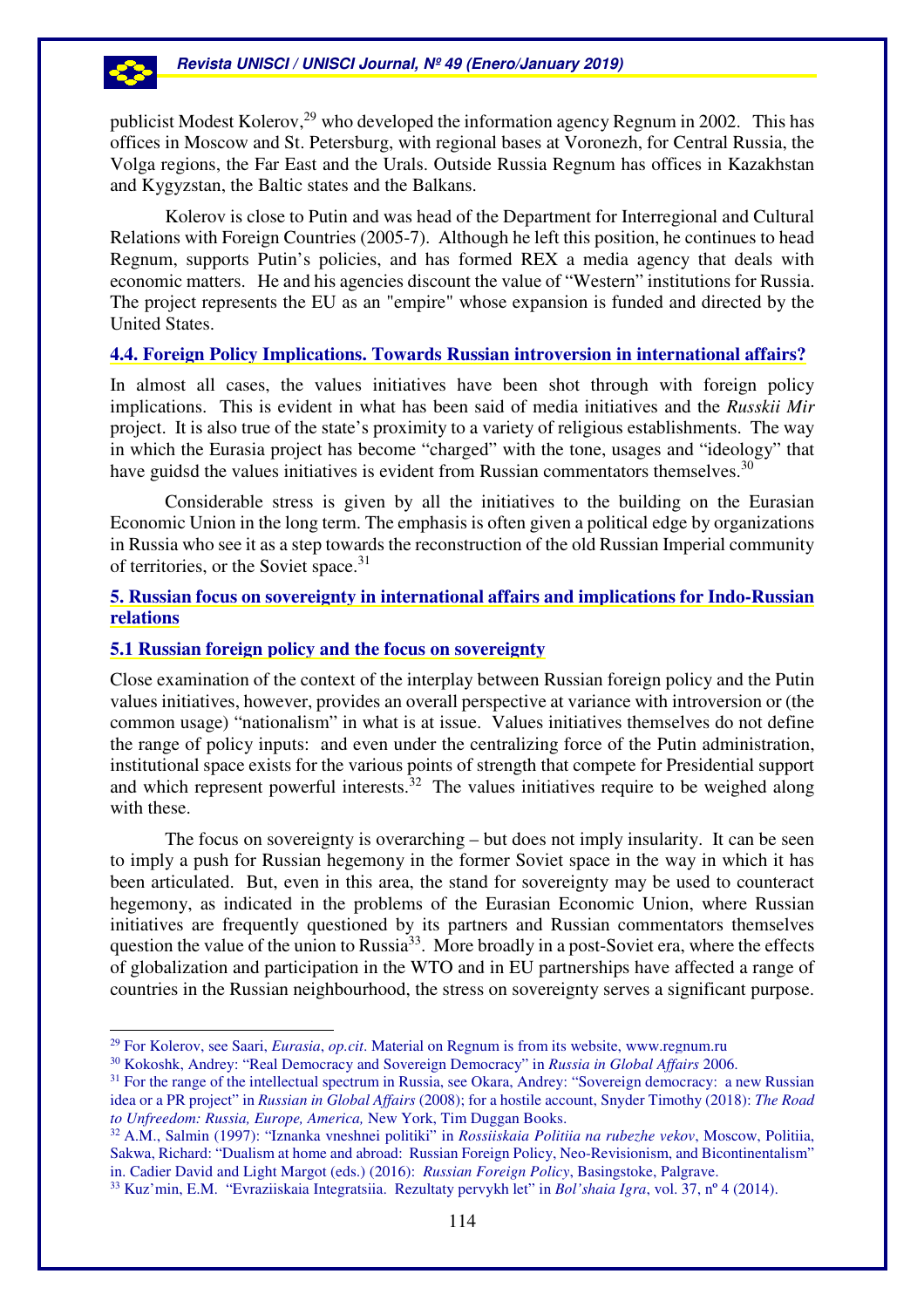The stress asserts the importance of regard for a host of so called "legacy problems" as states encounter the challenges of globalization.

# **5.2 Approaches to regional cooperation and proto-regime formation within the framework of the values initiatives**

Again, while the association with Regnum, REX and religious establishments is strongly oriented to community awareness, the importance given to the SCO and the BRICS by the *Russkii Mir* is an indication of a broader vision intrinsic to the values initiatives<sup>34</sup>. Clearly, Russia's commitment to global and regional cooperation is seen as compatible with a strengthening self-awareness of Russian-speaking communities and communities associated with Russia. What is at issue appears to be reinforcement of global presence and a campaign to accept respect for a variety of cultures within a globalized framework rather than straight "nationalism", as Timothy Garton Ash<sup>35</sup> would have us believe.

# **5.3 Implications for Indo-Russian relations**

Given the solidity of the bilateral relationship, the implications of the Putin values initiatives for Indo-Russian relations must be regarded as an opportunity for reinforcement rather than a challenge. Certainly, the character of the Putin state indicates an "illiberal" profile that, as yet, is not characteristic of the Indian state. This may add tensions to the relationship in the long term, since the values initiatives legitimize many aspects of statecraft under the Putin presidency. On the other hand, an interactive interface comparable to that which existed between India and the USSR, might assuage such differences.

In the strict domain of foreign policy, however, the reinforcement of support for BRICS and SCO that the values initiatives underscore implies greater scope for collaborative action in dealing with the challenges of globalization. This seems to be indicated in the statements of India's last Foreign Secretary as late as 2017, which indicated a resilient relationship with Russia.<sup>36</sup>

### **6. Conclusion**

Arguably, the relationship between the Putin values initiatives, Indo-Russian relations and India's and Russia's participation in regional and global cooperation amounting to the formation of proto-regimes is an indication of a new trend in globalization and global affairs. It proceeds past the "regional turn" in the light of globalization highlighted in the work of Barry Buzan and suggests the importance of meso regional and transregional global spaces for cooperative regimes. Revisiting the older literature on "regimes" and a re-examination of the literature on regions and regional integration might be valuable in the circumstances, taking the India-Russia relationship as a reference point. The upshot may indicate that the notion of "proto-regimes" as sketchily outlined here may be worthy of closer attention by researchers of international relations theory, especially in the context of inter-state relations in Asia, where preoccupation with sovereignty exercises a powerful influence.

 $\overline{a}$ <sup>34</sup> See *Russkii Mir*, 1 March and 1 October 2013 for articles on BRICS and 15 June 2018 on the SCO as examples of this perspective

<sup>35</sup> Ash, Timothy Garton: "Welcome to a new world of nationalism" Updated April 2017, *Mail and Globe website*, at https://www.theglobeandmail.com/opinion/welcome-to-a-new-world-of-nationalism/article33691223/

<sup>36</sup> *Ibid.*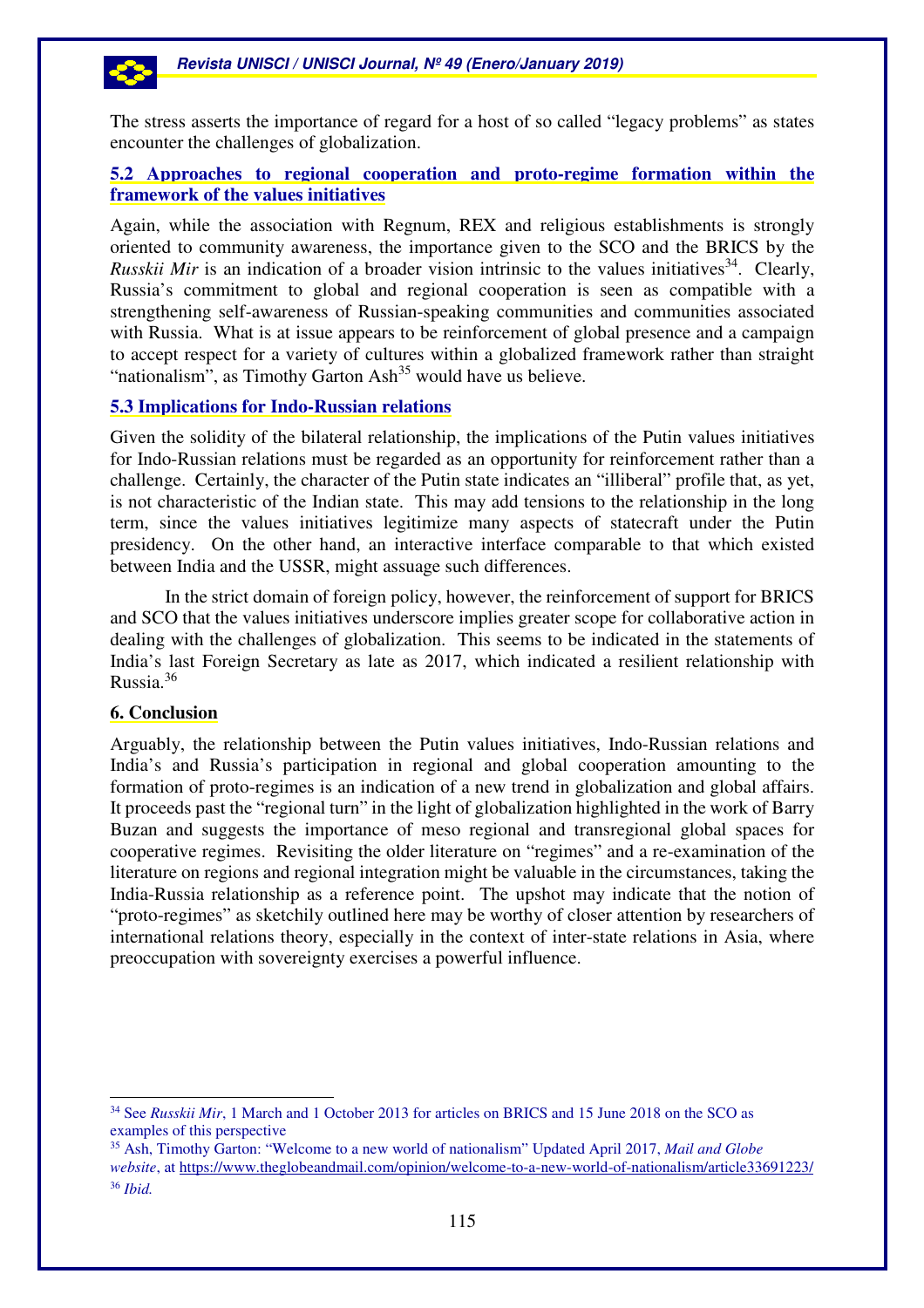# **Bibliography**

Acharya, Amitav: "The Emerging Regional Architecture of World Politics" *World Politics,* vol. 59, nº 4 (July 2007), pp.629-652.

Stephen Aris (2014): *Shanghai Cooperation Organization*, Basingstoke, Palgrave.

Buzan, Barry and Waever, Ole (2003): *Regions and Powers: The Structure of International Security,* Cambridge, Cambridge University Press.

Chakrabarti, Shantanu (2002): *Cooperation in South Asia. The Indian Perspective.* Kolkata, K.P. Bagchi.

Ganguly, Sreemati (2009): *Indo-Russian Relations. Making of a Relationship, 1992-2002,* Delhi, Shipra.

James Paul and Palen, Palen (2006): "Globalizing Economic Regimes and Institutions" in *Globalization and Economy Vol. 3, Globalizing Economic Regions and Institutions,* London, Sage.

Hahn, Gordon M., (2007): *Russia's Islamic Threat,* New Haven, Yale University Press.

Katzenstein, Peter (2005): *A World of Regions: Asia and Europe in the American Imperium,* Ithaca, Cornell University Press.

Kostiuchenko, E.V. (2013): *Integratsiia stran Tamozhennogo Soiuza v usloviiakh razvitiia edinogo ekonomicheskogo prostranstva.* Kand. Diss., Dept. of Economics, Rostov on Don State Economic University.

Krasner Stephen D. (ed.) (1983): *International Regimes*, Ithaca, Cornell University Press.

Krasner, Stephen D. in "Abiding Sovereignty", *International Political Science Review,* vol. 22, nº 3 (July 2001).

Rajamohan, C. (2004): *Crossing the Rubicon,* Delhi, Palgrave.

Ray, Jayanta Kumar (2013): *India's Foreign Relations 1947-2007,* Delhi, Routledge.

Rousselet, Kathy: "L'eglise orthodoxe russe et le territoire" in *Revue d'etudes comparatives est-ouest*, vol 35, nº 4 (2007), pp. 149-171.

Saari, Sinikukka: "The Persistence of Putin's Russia", Finnish Institute of International Affairs, Paper 92, November 2011.

Sakwa, Richard, "Dualism at home and abroad: Russian Foreign Policy, Neo-Revisionism, and Bicontinentalism" in Cadier David and Margot Light (eds.) (2016): *Russian Foreign Policy,*  Basingstoke, Palgrave.

Salmin, A.M. "Iznanka vneshnei politiki" in *Rossiiskaia Politiia na rubezhe vekov,* Moscow, Politiia 1997.

Sengupta, Anita (2009): *Hearlands of Eurasia: The Geopolitics of Political Space,* Lanham, Maryland, Lexington.

Snyder, Timothy (2018): *The Road to Unfreedom*, New York, Tim Duggan Books.

van Herpen, J. Marcel (2015): *Putin's propaganda machine. Soft power in Russia*, London, Rowman and Littlefield.

Vasudevan, Hari (2011): *Shadows of Substance. Indo-Russian Trade and Military Technical Cooperation since 1991,* Delhi, Manohar.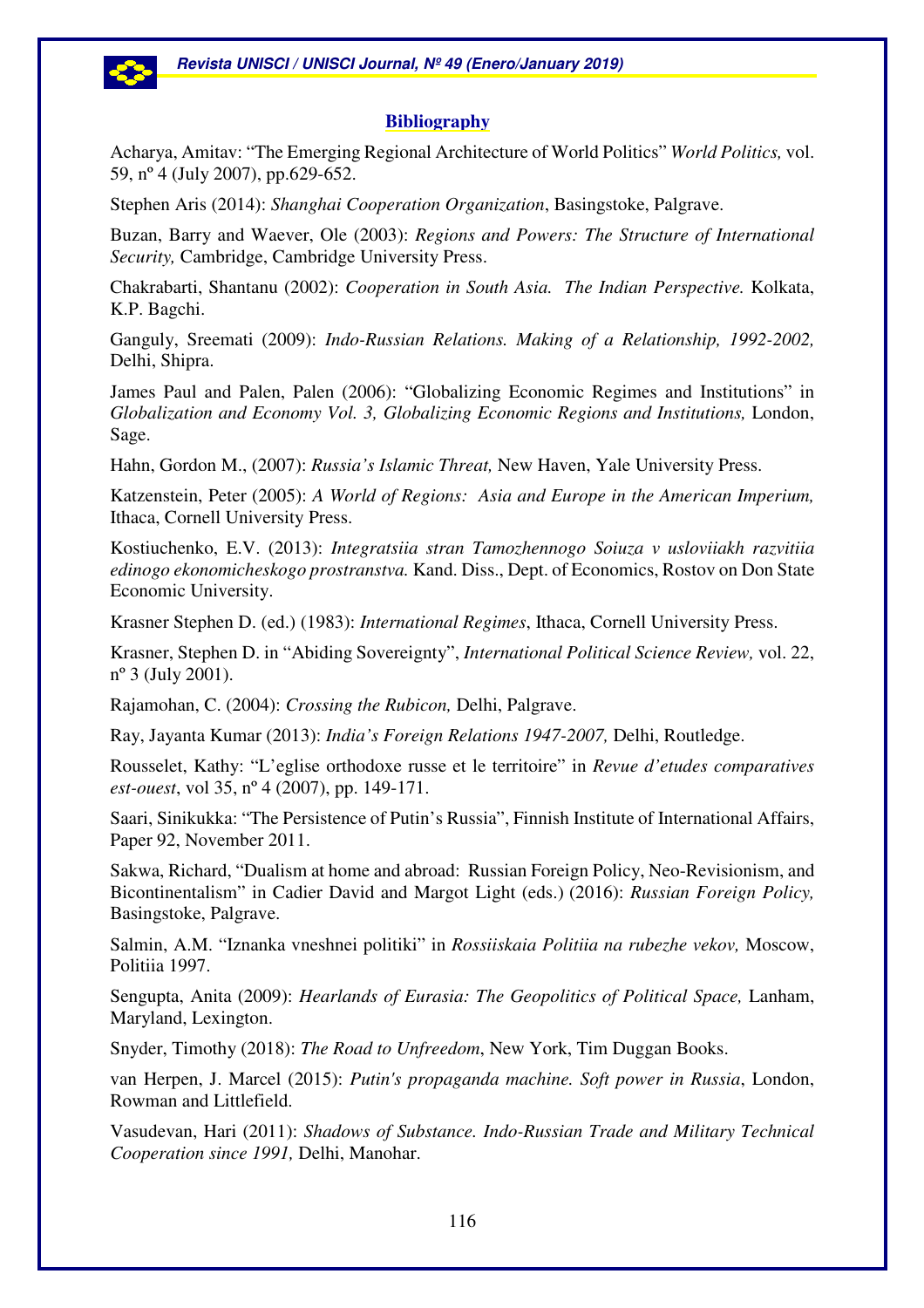

Vasudevan Hari and Shaumyan, Tatiana (2018): "Values in Russian Foreign Policy" in Kris Srinivasan, James Mayall and Sanjay Pulipaka (eds.), Values in Foreign Policy, London, Rowman and Littlefield.

Vasudevan, Hari (2016): "Europe's Eastward Expansion" in Krishnan Srinivasan and Fredrik Erikson (ed.), *Europe and Emerging Asia*, London, Rowman and Littlefield.

Vinokurov, E. (2018): *Introduction to the Eurasian Economic Union,* London, Sage.